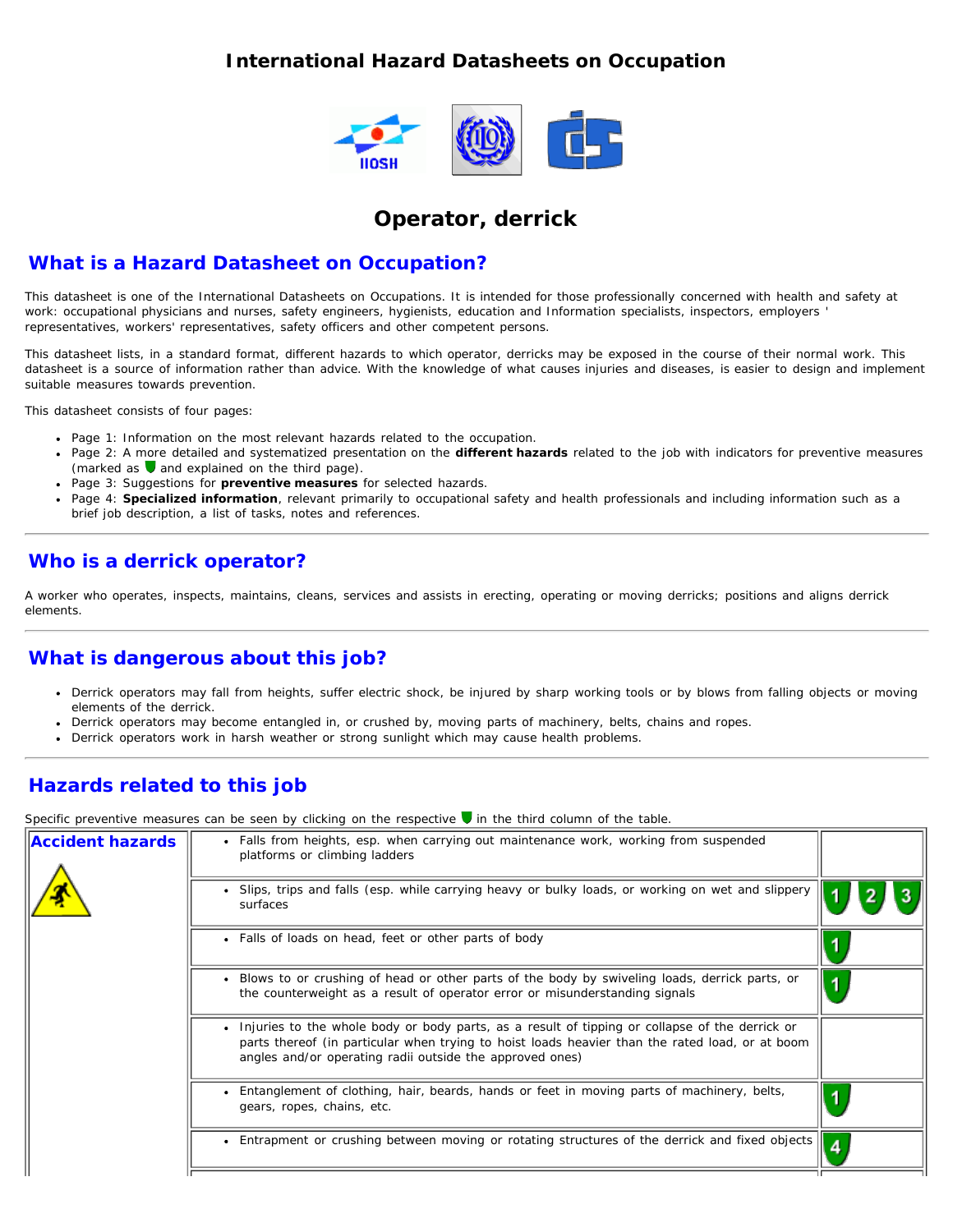|                                                             | • Cuts and injuries caused by sharp instruments and tools during maintenance work                                                                                                           |                |
|-------------------------------------------------------------|---------------------------------------------------------------------------------------------------------------------------------------------------------------------------------------------|----------------|
|                                                             | • Electric shock or electrocution caused by defective installations and equipment or by contact of<br>metal booms of the derrick or chains with overhead power lines                        | $\overline{5}$ |
|                                                             | • Musculoskeletal injury (esp. of back), resulting from lifting and moving of heavy loads                                                                                                   | 6              |
|                                                             | • Burns due to contact with hot exhaust pipes or exhaust gases                                                                                                                              |                |
|                                                             | • Fire and explosion hazard when moving flammable or explosive materials                                                                                                                    |                |
|                                                             | • Lightning strikes during a storm                                                                                                                                                          |                |
| <b>Physical hazards</b>                                     | • Exposure to cold and/or heat or strong sunlight as a result of outdoor work                                                                                                               |                |
|                                                             | • Exposure to noise and vibration from the engine (electric, diesel, gasoline or other) and from<br>mechanical equipment                                                                    |                |
| <b>Chemical hazards</b>                                     | Dermatitis as a result of contact with fuel, lubricants, oils and or other chemicals during<br>drilling and or maintenance work                                                             |                |
|                                                             | • Exposure to oxygen-deficient atmospheres (e.g., from accumulation of exhaust gases)                                                                                                       |                |
|                                                             | • Exposure to engine exhaust gases                                                                                                                                                          |                |
| <b>Biological hazards</b>                                   | • Bites by snakes and rodents in construction sites                                                                                                                                         |                |
|                                                             | • Bites by insects or rodents when moving loads containing grains or other bulk foods                                                                                                       |                |
| Ergonomic,<br>psychosocial and<br>organizational<br>factors | • Repetitive strain injury (RSI) and other musculoskeletal problems as a result of continuous<br>repetitive movements                                                                       |                |
|                                                             | . Overexertion during lifting and moving of heavy loads, esp. when working in awkward (bent,<br>etc.) postures                                                                              |                |
|                                                             | • Stresses and family problems due to shift-work                                                                                                                                            |                |
|                                                             | • Operations in remote areas may present psychological stresses due to long hours, fast work-<br>pace, lack of adequate rest, noise/vibration, heat/cold, poor lighting, home worries, etc. |                |
|                                                             | • Back problems and leg fatigue if sitting in improperly designed chairs                                                                                                                    |                |

#### **Preventive measures**

All persons in the vicinity of a derrick must wear hard hats, safety shoes and other personal protective 1. equipment PPE as appropriate to minimize the effect of blows by falling or moving objects

- $2<sub>1</sub>$ Do not use a derrick to hoist workers on a suspended platform
- $3<sub>1</sub>$ Install a grab rail round the perimeter of all surfaces on which personnel must stand
- Allow adequate clearance between moving or rotating elements of the derrick and fixed structures to  $\overline{4}$ prevent crushing or entrapment
- Check electrical equipment for safety before use; take faulty or suspect electrical equipment to a qualified  $5<sub>1</sub>$ electrician for testing and repair
- 6 Provide lifting aids for the lifting and transport of heavy loads